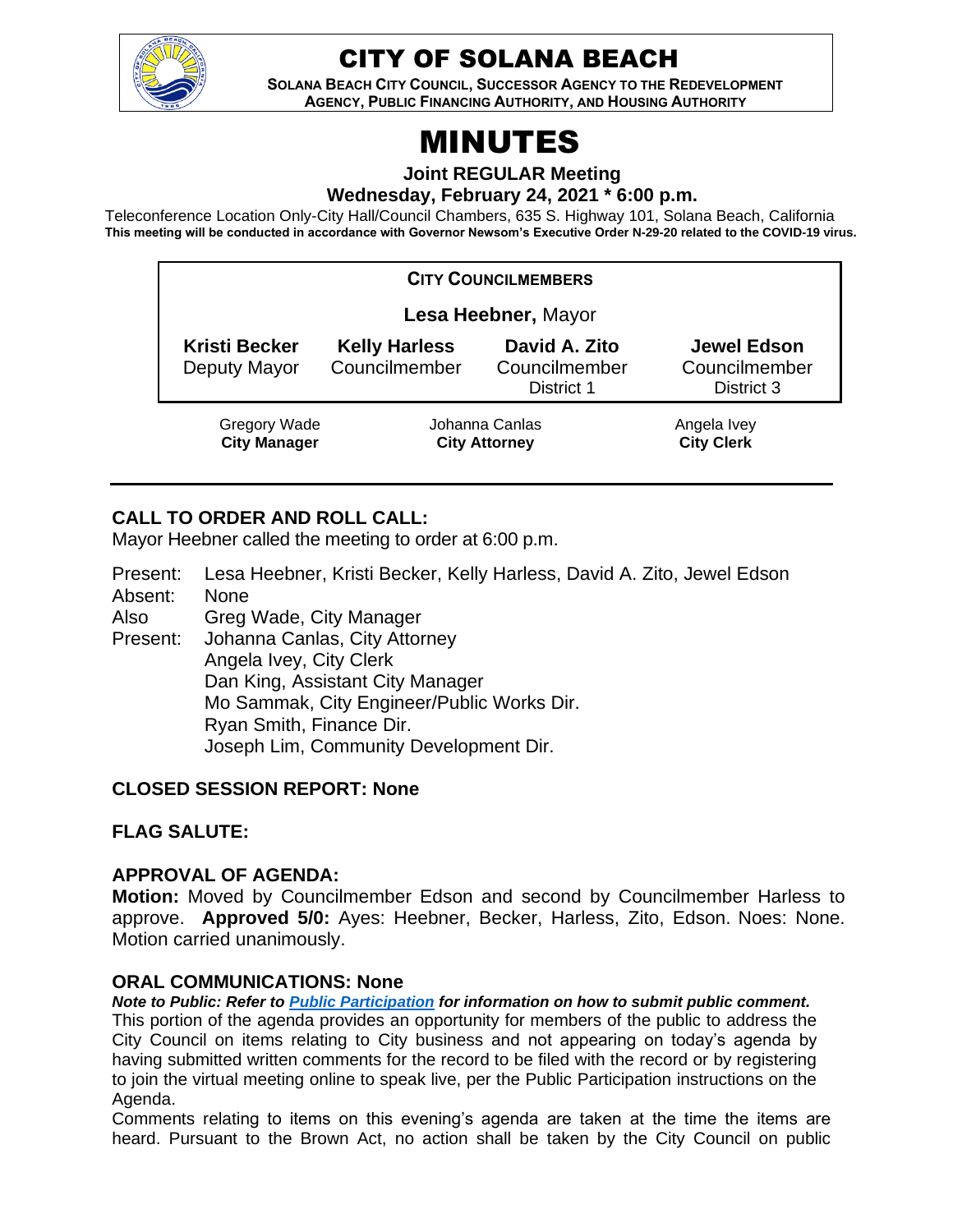comment items. Council may refer items to the City Manager for placement on a future agenda. The maximum time allotted for each speaker is THREE MINUTES (SBMC 2.04.190).

### **COUNCIL COMMUNITY ANNOUNCEMENTS / COMMENTARY:**

*An opportunity for City Council to make brief announcements or report on their activities. These items are not agendized for official City business with no action or substantive discussion.* 

#### **A. CONSENT CALENDAR:** (Action Items) (A.1. - A.6.)

*Note to Public: Refer to Public Participation for information on how to submit public comment.* 

Items listed on the Consent Calendar are to be acted in a single action of the City Council unless pulled for discussion.

Any member of the public may address the City Council on an item of concern by submitting written correspondence for the record to be filed with the record or by registering to join the virtual meeting online to speak live, per the Public Participation instructions on the Agenda. The maximum time allotted for each speaker is THREE MINUTES (SBMC 2.04.190).

Those items removed from the Consent Calendar by a member of the Council will be trailed to the end of the agenda, while Consent Calendar items removed by the public will be discussed immediately after approval of the Consent Calendar.

#### **A.1. Register Of Demands.** (File 0300-30)

Recommendation: That the City Council

1. Ratify the list of demands for January 23, 2021 – February 05, 2021.

[Item A.1. Report \(click here\)](https://solanabeach.govoffice3.com/vertical/Sites/%7B840804C2-F869-4904-9AE3-720581350CE7%7D/uploads/Item_A.1._Report_(click_here)_2-24-21-O.pdf)

**Motion:** Moved by Councilmember Edson and second by Deputy Mayor Becker to approve. **Approved 5/0:** Ayes: Heebner, Becker, Harless, Zito, Edson. Noes: None. Motion carried unanimously.

#### **A.2. General Fund Budget Adjustments for Fiscal Year 2020/21.** (File 0330-30)

Recommendation: That the City Council

1. Receive the report listing changes made to the Fiscal Year 2020/21 General Fund Adopted Budget.

#### [Item A.2. Report \(click here\)](https://solanabeach.govoffice3.com/vertical/Sites/%7B840804C2-F869-4904-9AE3-720581350CE7%7D/uploads/Item_A.2._Report_(click_here)_2-24-21-O.pdf)

**Motion:** Moved by Councilmember Edson and second by Deputy Mayor Becker to approve. **Approved 5/0:** Ayes: Heebner, Becker, Harless, Zito, Edson. Noes: None. Motion carried unanimously.

#### **A.3. TransNet Funds Transfer.** (File 0390-35)

Recommendation: That the City Council

1. Adopt **Resolution 2021-020** approving the transfer of \$29,180 of TransNet funds from SB18 Pavement Maintenance account into the SB16 Annual Pavement Maintenance Project (Congestion Relief SB16-9362.20).

*Posted Reports & Supplemental Docs contain records up to the cut off time, prior to the start of the meeting, for processing new submittals. The final official record containing handouts, PowerPoints, etc. can be obtained through a Records Request to the City Clerk's Office.*

**Motion:** Moved by Councilmember Edson and second by Deputy Mayor Becker to

[Item A.3. Report \(click here\)](https://solanabeach.govoffice3.com/vertical/Sites/%7B840804C2-F869-4904-9AE3-720581350CE7%7D/uploads/Item_A.3._Report_(click_here)_2-24-21-O.pdf)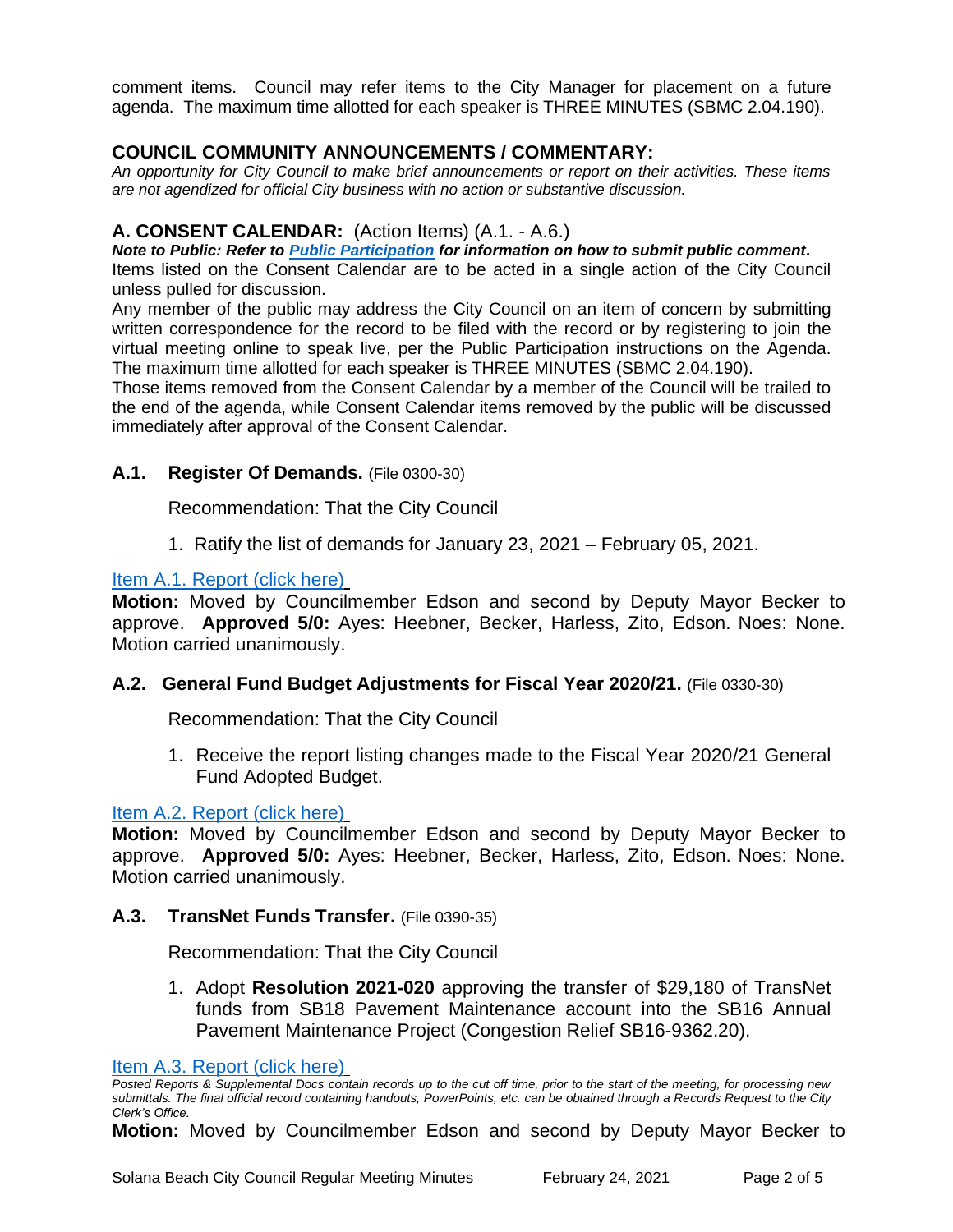approve. **Approved 5/0:** Ayes: Heebner, Becker, Harless, Zito, Edson. Noes: None. Motion carried unanimously.

**A.4. Solana Energy Alliance (SEA) 2019 Power Content Label and Attestation.**  (File 1010-40)

Recommendation: That the City Council

1. Adopt **Resolution 2021-024** attesting to the veracity of information provided in Solana Energy Alliance's 2019 SEA Choice Power Content Label; SEA Green Power Content Label and SEA's Power Source Disclosure Report based on Staff and SEA consultant's input and review.

[Item A.4. Report \(click here\)](https://solanabeach.govoffice3.com/vertical/Sites/%7B840804C2-F869-4904-9AE3-720581350CE7%7D/uploads/Item_A.4._Report_(click_here)_2-24-21-O.pdf)

[Item A.4. Supplemental Docs](https://solanabeach.govoffice3.com/vertical/Sites/%7B840804C2-F869-4904-9AE3-720581350CE7%7D/uploads/Item_A.4._Supplemental_Docs_(2-18-21)_-_O.pdf) (updated 2-18-21 at 6pm)

*Posted Reports & Supplemental Docs contain records up to the cut off time, prior to the start of the meeting, for processing new submittals. The final official record containing handouts, PowerPoints, etc. can be obtained through a Records Request to the City Clerk's Office.*

**Motion:** Moved by Councilmember Edson and second by Deputy Mayor Becker to approve. **Approved 5/0:** Ayes: Heebner, Becker, Harless, Zito, Edson. Noes: None. Motion carried unanimously.

#### **A.5. Americans with Disability Act (ADA) Pedestrian Ramps.** (File 0820-20)

Recommendation: That the City Council

#### 1. Adopt **Resolution 2021-022**:

- a. Awarding a construction contract to PAL General Engineering in the amount of \$43,500 for the ADA Pedestrian Ramps, Bid No. 2021-02.
- b. Approving an amount of \$6,000 for construction contingency.
- c. Authorizing the City Manager to execute the construction contract on behalf of the City.
- d. Authorizing the City Manager to approve cumulative change orders up to the construction contingency amount.
- e. Appropriating \$49,500 to the Federal Grants revenue account and to the ADA Pedestrian Ramps CIP project, both in the CDBG fund.
- f. Authorizing the City Treasurer to amend the FY 2020/21 Adopted Budget accordingly.

#### [Item A.5. Report \(click here\)](https://solanabeach.govoffice3.com/vertical/Sites/%7B840804C2-F869-4904-9AE3-720581350CE7%7D/uploads/Item_A.5._Report_(click_here)_2-24-21-O.pdf)

*Posted Reports & Supplemental Docs contain records up to the cut off time, prior to the start of the meeting, for processing new submittals. The final official record containing handouts, PowerPoints, etc. can be obtained through a Records Request to the City Clerk's Office.*

**Motion:** Moved by Councilmember Edson and second by Deputy Mayor Becker to approve. **Approved 5/0:** Ayes: Heebner, Becker, Harless, Zito, Edson. Noes: None. Motion carried unanimously.

#### **A.6. Minutes of the City Council.**

Recommendation: That the City Council

1. Approve the Minutes of the January 27, 2021 City Council meetings.

Approved Minutes [http://www.ci.solana-beach.ca.us/index.asp?SEC=F0F1200D-21C6-4A88-8AE1-](http://www.ci.solana-beach.ca.us/index.asp?SEC=F0F1200D-21C6-4A88-8AE1-0BC07C1A81A7&Type=B_BASIC)

**Motion:** Moved by Councilmember Edson and second by Deputy Mayor Becker to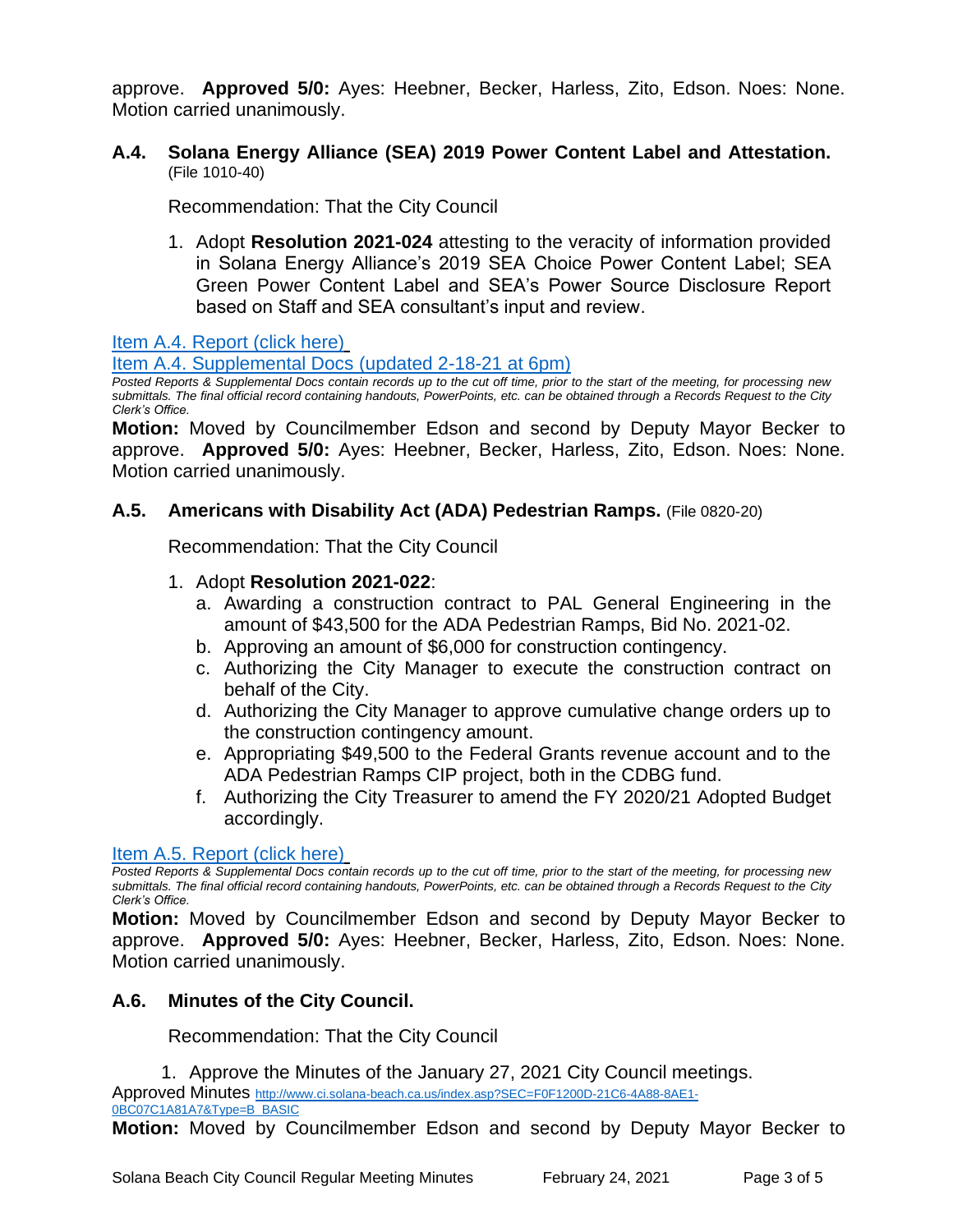approve. **Approved 5/0:** Ayes: Heebner, Becker, Harless, Zito, Edson. Noes: None. Motion carried unanimously.

# **C. STAFF REPORTS: (C.1. – C.2.)**

*Note to Public: Refer to Public Participation for information on how to submit public comment.*  Any member of the public may address the City Council on an item of concern by submitting written correspondence for the record to be filed with the record or by registering to join the virtual meeting online to speak live, per the Public Participation instructions on the Agenda. The maximum time allotted for each speaker is THREE MINUTES (SBMC 2.04.190).

## **C.1. Quarterly Investment Report.** (File 0350-44)

Recommendation: That the City Council

1. Accept and file the Cash and Investment Report for the quarter ended December 31, 2020.

#### [Item C.1. Report \(click here\)](https://solanabeach.govoffice3.com/vertical/Sites/%7B840804C2-F869-4904-9AE3-720581350CE7%7D/uploads/Item_C.1._Report_(click_here)_2-24-21-O.pdf)

*Posted Reports & Supplemental Docs contain records up to the cut off time, prior to the start of the meeting, for processing new submittals. The final official record containing handouts, PowerPoints, etc. can be obtained through a Records Request to the City Clerk's Office.*

Jennifer Meza, Public Agency Retirement Systems (PARS), and Mitch Barker, PARS, presented a PowerPoint (on file) reviewing the status of the PARS accounts for pension and other post-retirement benefits (OPEB).

Christiane Tsuda, Highmark Capital, presented a PowerPoint (on file) reviewing the City's pension liability accounts' investments.

Council and Consultants discussed economic projections as they relate to the estimates, economic impacts on investments, and the lower fees of institutional class mutual fund investments.

Genny Lynkiewicz, Chandler Asset Management, presented a PowerPoint (on file) on the City's reserves investments, economic bearings, the COVID stimulus, the Federal Reserve estimates, unemployment claims, inflation, bond yields, and investment performance.

Council, Staff, and Consultants discussed the PARS decreasing the pension liability, PERS (Public Employee Retirement System) actuarial valuation that continues to increase the liability, and that the City's contributions and PERS changes to the discount rate and mortality rate should level out in five years.

Greg Wade, City Manager, stated that this information was presented to the Budget and Finance Commission.

# **C.2. Mid-Year Budget Adjustments for Fiscal Year 2020/21.** (File 0330-30)

Recommendation: That the City Council

1. Adopt **Resolution 2021-021** revising appropriations in the Fiscal Year 2020/21 Budget.

[Item C.2. Report \(click here\)](https://solanabeach.govoffice3.com/vertical/Sites/%7B840804C2-F869-4904-9AE3-720581350CE7%7D/uploads/Item_C.2._Report_(click_here)_2-24-21-O.pdf) *Posted Reports & Supplemental Docs contain records up to the cut off time, prior to the start of the meeting, for processing new*